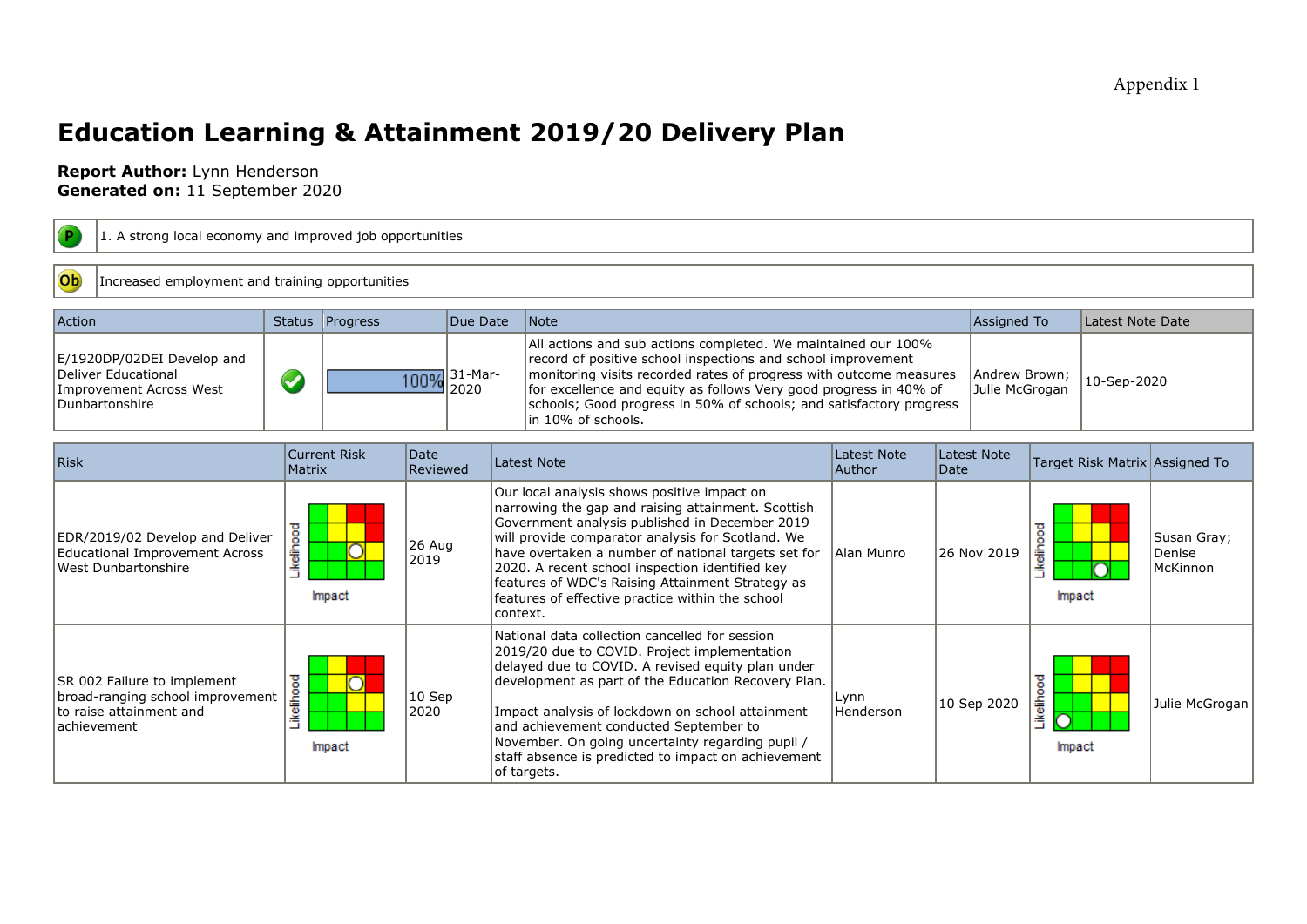

### Increased skills for life and learning

|                                                                                                                                                        | 2018/19 |        |        | 2019/20 |        |        |                         | 2020/21                     |                                                                                                                                                                                                                                                                                                                                                                                                                                                                                                                                                                                                                                                                                                               |        |                      |
|--------------------------------------------------------------------------------------------------------------------------------------------------------|---------|--------|--------|---------|--------|--------|-------------------------|-----------------------------|---------------------------------------------------------------------------------------------------------------------------------------------------------------------------------------------------------------------------------------------------------------------------------------------------------------------------------------------------------------------------------------------------------------------------------------------------------------------------------------------------------------------------------------------------------------------------------------------------------------------------------------------------------------------------------------------------------------|--------|----------------------|
| Performance Indicator                                                                                                                                  | Value   | Target | Status | Value   | Target | Status | Long<br>Trend           | Short<br>Trend <sup>'</sup> | Note                                                                                                                                                                                                                                                                                                                                                                                                                                                                                                                                                                                                                                                                                                          | Target | Assigned To          |
| ED/CPP12-13/045 Secondary school attendance<br>rate (S1-S5). Sixth year pupils are not included as<br>they are beyond the age of compulsory schooling. | 88.4%   | 91%    |        | 87.1%   | 91%    |        | $\Box$                  | $\sqrt{ }$                  | A programme of analysis<br>and dialogue with<br>establishments relating to<br>maximising attendance has<br>been established.                                                                                                                                                                                                                                                                                                                                                                                                                                                                                                                                                                                  | 91%    | Claire Cusick        |
| ED/CPP12-13/182 Primary school attendance rate                                                                                                         | 94.4%   | 95%    |        | 93.2%   | 95%    |        | $\overline{\mathbb{L}}$ | $\sqrt{ }$                  | A programme of analysis<br>and dialogue with<br>establishments relating to<br>maximising attendance has<br>been established.                                                                                                                                                                                                                                                                                                                                                                                                                                                                                                                                                                                  | 95%    | Claire Cusick        |
| ED/IN/011 Cases of exclusion per 1,000 school<br>pupils                                                                                                | 30      | 40     |        | 20      | 40     |        | 1 r                     | 1 P                         | WDC data on exclusions<br>during the 2019-20 school<br>session are showing<br>exclusion incidents per<br>$1,000$ pupils for that<br>session decreased by 10<br>from the previous school<br>session to 20. The figure is<br>20 below the target of 40.<br>Data is only published by<br>the Scottish Government<br>biannually and 2019-20<br>data will not be published.<br>Therefore, no comparison<br>can be made with other<br>authorities or with National<br>data. Scottish Government<br>will publish the data from<br>the 2020-21 school session<br>in December 2021. It<br>should be taken into<br>consideration that schools<br>have been closed since<br>March 2020 due to the<br>Covid-19 situation. | 40     | <b>Claire Cusick</b> |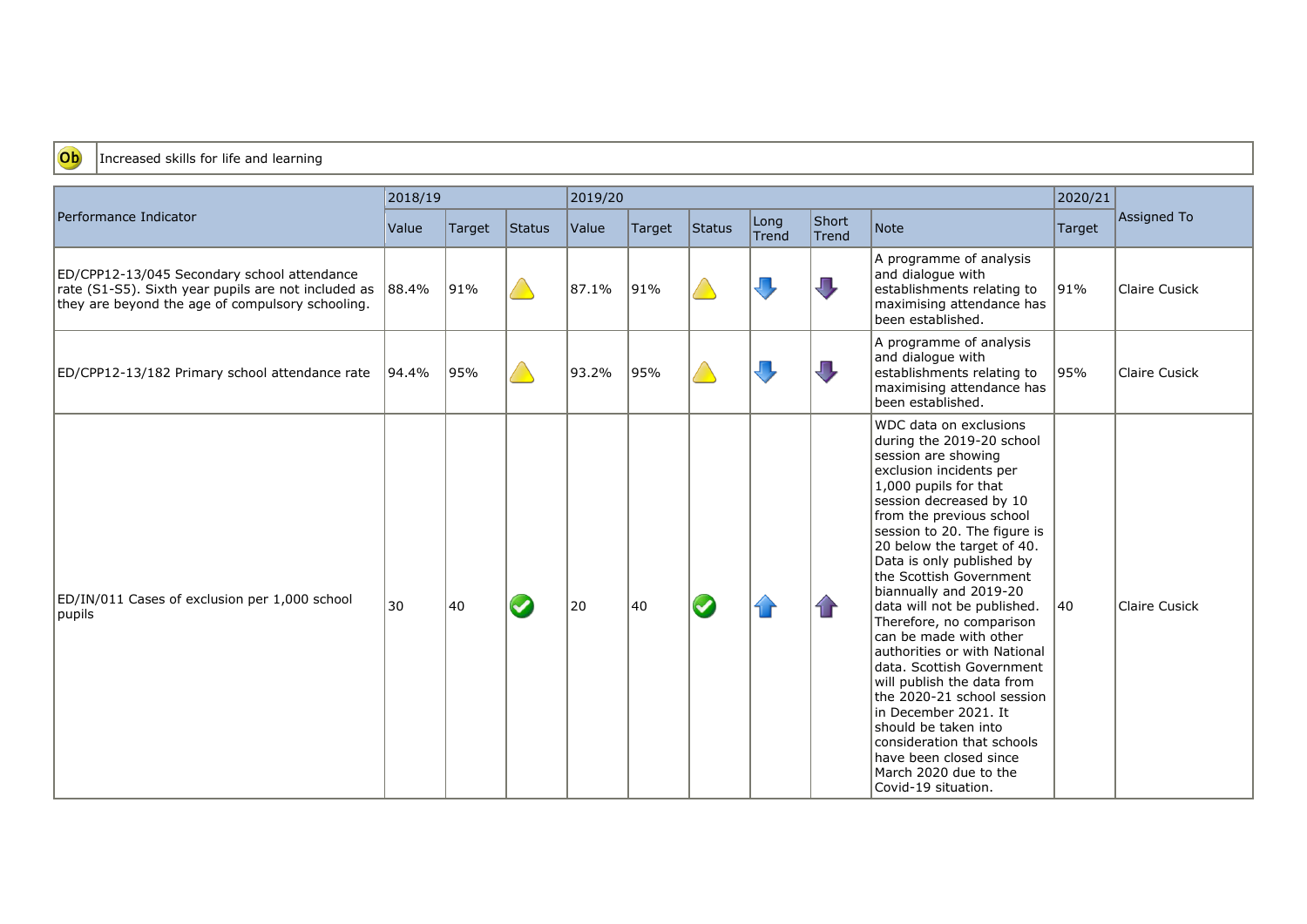|                                                                                              | 2018/19       |               |                      | 2019/20                  |               |                          |                          | 2020/21        |                                                                                                                                                                                                                                                             |               |               |
|----------------------------------------------------------------------------------------------|---------------|---------------|----------------------|--------------------------|---------------|--------------------------|--------------------------|----------------|-------------------------------------------------------------------------------------------------------------------------------------------------------------------------------------------------------------------------------------------------------------|---------------|---------------|
| Performance Indicator                                                                        | Value         | Target        | Status               | Value                    | Target        | <b>Status</b>            | Long<br><b>Trend</b>     | Short<br>Trend | Note                                                                                                                                                                                                                                                        | Target        | Assigned To   |
| ED/NEW/025 Primary Exclusion (days lost per<br>1,000 pupils) NEW                             | 19.8          | N/A           |                      | 11.7                     | N/A           | Z,                       | $\bf{r}$                 | $\mathbf{r}$   | Targets N/A as this is a<br>data only PI                                                                                                                                                                                                                    | N/A           | Derek McGlvnn |
| ED/NEW/027 Secondary Exclusion (days lost per<br>1,000 pupils) NEW                           | 61.9          | N/A           |                      | 40.7                     | N/A           | $\overline{\mathscr{L}}$ | $\sqrt{r}$               | $\mathbf{r}$   | Targets N/A as this is a<br>data only PI                                                                                                                                                                                                                    | N/A           | Derek McGlynn |
| ED/RAA/001 Percentage of educational<br>establishments receiving positive inspection reports | 100%          | 100%          | $\blacktriangledown$ | 100%                     | 100%          | $\blacktriangledown$     | $\overline{\phantom{a}}$ | <b>Service</b> | In school session 2019-20,<br>three establishments have<br>been inspected and had<br>reports published, St<br>Stephen's and Gartocharn<br>Primary Schools and<br>Gartocharn ELCC. All three<br>inspections have resulted in<br>positive inspection reports. | 100%          | Laura Mason   |
| SCHN01 Cost per primary school pupil £                                                       | £6,061.<br>65 | £6,061.<br>65 | V                    | Not yet<br>availabl<br>e | £6,061.<br>65 | N/A                      | N/A                      | N/A            | 2019/20 data for LGBF cost                                                                                                                                                                                                                                  | £6,061.<br>65 | Laura Mason   |
| SCHN02 Cost per secondary school pupil £                                                     | £6,966.<br>27 | £6,966.<br>27 | $\blacktriangledown$ | Not yet<br>availabl<br>e | £6,966.<br>27 | N/A                      | N/A                      | N/A            | indicators will be available<br>in the first quarter of 2021<br>following publication by the                                                                                                                                                                | £6,966.<br>27 | Laura Mason   |
| SCHN03 Cost per pre-school place £                                                           | £6,116.<br>83 | £6,116.<br>83 | ✓                    | Not yet<br>availabl<br>e | £6,116.<br>83 | N/A                      | N/A                      | N/A            | Improvement Service.                                                                                                                                                                                                                                        | £6,116.<br>83 | Laura Mason   |
| SCHN04 % of pupils gaining 5 + awards at level 5                                             | 56%           | 56%           | ✔                    | Not yet<br>availabl<br>e | N/A           | N/A                      | N/A                      | N/A            | Normally, SQA data is<br>released in August followed<br>by the Scottish                                                                                                                                                                                     | 57%           | Andrew Brown  |
| SCHN05 % of pupils gaining 5+ awards at level 6                                              | 29%           | 29%           | $\blacktriangledown$ | Not yet<br>availabl<br>e | IN/A          | N/A                      | N/A                      | N/A            | Government's<br>benchmarking tool, Insight,<br>in mid September. At that                                                                                                                                                                                    | 30%           | Andrew Brown  |
| SCHN06 % pupils in 20% most deprived areas<br>getting 5+ awards at level 5                   | 44%           | 44%           | ✔                    | Not yet<br>availabl<br>e | N/A           | N/A                      | N/A                      | N/A            | point, the data for the<br>academic year ending in<br>June is available. However,<br>as a result of the COVID-19                                                                                                                                            | 45%           | Andrew Brown  |
| SCHN07 % pupils in 20% most deprived areas<br>getting 5+ awards at level 6                   | 18%           | 18%           | $\blacktriangledown$ | Not yet<br>availabl<br>e | N/A           | N/A                      | N/A                      | N/A            | pandemic, the data will not<br>be published in Insight for<br>session 2019/20.                                                                                                                                                                              | 19%           | Andrew Brown  |
| SCHN10 % of Adults Satisfied with local schools                                              | 88.77% 88.77% |               | $\blacktriangledown$ | Not yet<br>availabl      | 89%           | N/A                      | N/A                      | N/A            | 2019/20 for this LGBF<br>indicator will be available in                                                                                                                                                                                                     | 90%           | Andrew Brown  |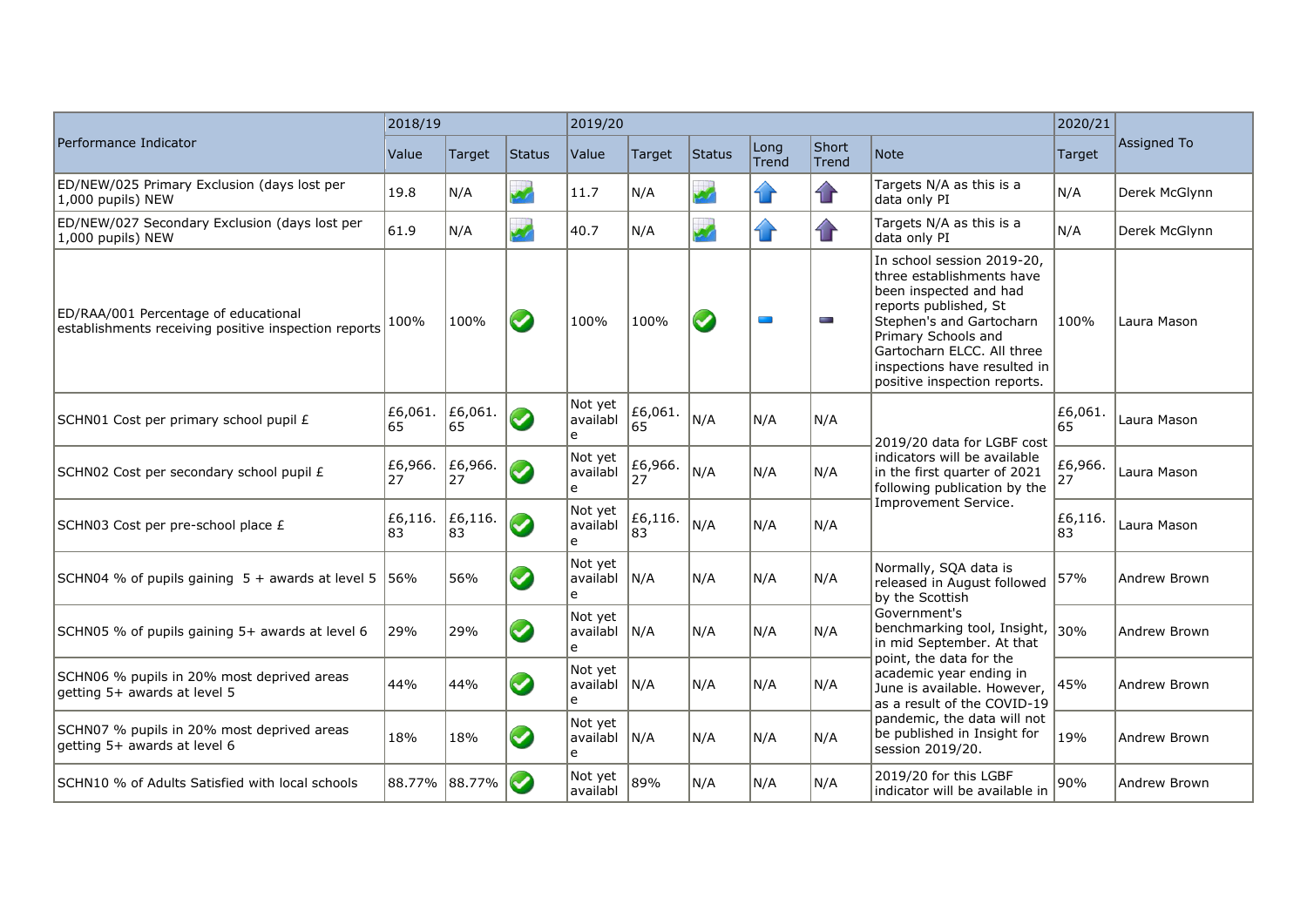|                                                                                        | 2018/19      |        |                      | 2019/20                   |               |        |               | 2020/21        |                                                                                                                                                                                                                                                                                                                                                                          |        |                |
|----------------------------------------------------------------------------------------|--------------|--------|----------------------|---------------------------|---------------|--------|---------------|----------------|--------------------------------------------------------------------------------------------------------------------------------------------------------------------------------------------------------------------------------------------------------------------------------------------------------------------------------------------------------------------------|--------|----------------|
| Performance Indicator                                                                  | Value        | Target | Status               | Value                     | Target        | Status | Long<br>Trend | Short<br>Trend | Note                                                                                                                                                                                                                                                                                                                                                                     | Target | Assigned To    |
|                                                                                        |              |        |                      | e                         |               |        |               |                | the first quarter of 2021<br>following publication by the<br>Improvement Service.                                                                                                                                                                                                                                                                                        |        |                |
| SCHN11 Percentage of school leavers in positive<br>and sustained destinations          | 93.63% 92.3% |        | $\blacktriangledown$ | Not yet<br>availabl<br>e  | 92.4%         | N/A    | N/A           | N/A            | This data will be available<br>from the Skills<br>Development Scotland<br>School Leaver Destination<br>Return (SLDR) in December<br>2020. Our comparative<br>performance against other<br>local authorities will be<br>available in February 2021<br>following publication of the<br>Local Government<br><b>Benchmarking Framework</b><br>by the Improvement<br>Service. | 92.5%  | Susie Byrne    |
| SCHN12a Overall Average Total Tariff                                                   | 785.32       | 785.32 | $\bullet$            | Not yet<br>availabl<br>e  |               | N/A    | N/A           | N/A            |                                                                                                                                                                                                                                                                                                                                                                          |        | Andrew Brown   |
| SCHN12b Average Total Tariff SIMD Quintile 1                                           | 613          | 710    |                      | Not yet<br>availabl<br>e  | 714           | N/A    | N/A           | N/A            | Normally, SQA data is<br>released in August followed<br>by the Scottish                                                                                                                                                                                                                                                                                                  | 718    | Andrew Brown   |
| SCHN12c Average Total Tariff SIMD Quintile 2                                           | 772          | 893    |                      | Not yet<br>availabl<br>e  | $ 912\rangle$ | N/A    | N/A           | N/A            | Government's<br>benchmarking tool, Insight,<br>in mid September. At that                                                                                                                                                                                                                                                                                                 | 931    | Andrew Brown   |
| SCHN12d Average Total Tariff SIMD Quintile 3                                           | 986          | 950    | $\blacktriangledown$ | Not yet<br>lavailabl<br>e | 967           | N/A    | N/A           | N/A            | point, the data for the<br>academic year ending in<br>June is available. However,<br>as a result of the COVID-19                                                                                                                                                                                                                                                         | 984    | Andrew Brown   |
| SCHN12e Average Total Tariff SIMD Quintile 4                                           | 1,017        | 1,054  |                      | Not yet<br>availabl<br>e  | 1119?         | N/A    | N/A           | N/A            | pandemic, the data will not<br>be published in Insight for<br>session 2019/20.                                                                                                                                                                                                                                                                                           | 1184   | Andrew Brown   |
| SCHN12f Average Total Tariff SIMD Quintile 5                                           | 1,145        | 1,145  | $\blacktriangledown$ | Not yet<br>availabl<br>e  | 1,157         | N/A    | N/A           | N/A            |                                                                                                                                                                                                                                                                                                                                                                          | 1,163  | Andrew Brown   |
| SCHN13a % of P1, P4 and P7 pupils combined<br>achieving expected CFE Level in Literacy | 68.2%        | 68.2%  |                      | N/A                       |               | N/A    | N/A           | N/A            | The Deputy First Minister<br>and Cabinet Secretary for                                                                                                                                                                                                                                                                                                                   |        | Julie McGrogan |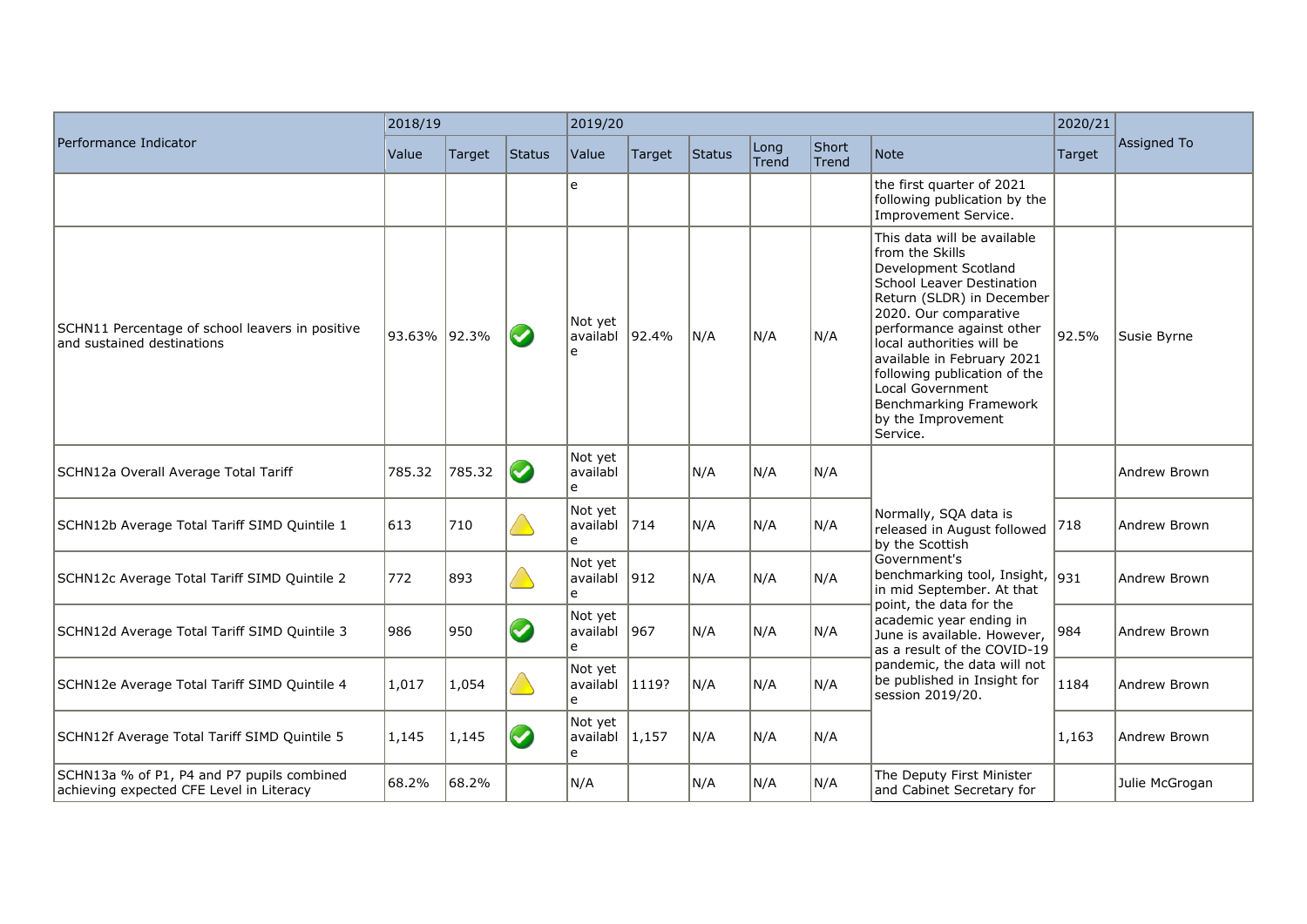|                                                                                                                                    | 2018/19       |        |                       | 2019/20 |        |        |                      | 2020/21        |                                                                                                                                                                                                                                                                                                                                                                                               |        |                |
|------------------------------------------------------------------------------------------------------------------------------------|---------------|--------|-----------------------|---------|--------|--------|----------------------|----------------|-----------------------------------------------------------------------------------------------------------------------------------------------------------------------------------------------------------------------------------------------------------------------------------------------------------------------------------------------------------------------------------------------|--------|----------------|
| Performance Indicator                                                                                                              | Value         | Target | Status                | Value   | Target | Status | Long<br><b>Trend</b> | Short<br>Trend | Note                                                                                                                                                                                                                                                                                                                                                                                          | Target | Assigned To    |
| SCHN13b % of P1, P4 and P7 pupils combined<br>achieving expected CFE Level in Numeracy                                             | 76%           |        |                       | N/A     |        | N/A    | N/A                  | N/A            | <b>Education and Skills wrote</b><br>to Directors of Education in                                                                                                                                                                                                                                                                                                                             |        | Julie McGrogan |
| SCHN14a Literacy Attainment Gap (P1,4,7<br>Combined) - percentage point gap between the<br>least deprived and most deprived pupils | 12.76%        |        |                       | N/A     |        | N/A    | N/A                  | N/A            | May 2020 to advise that it<br>had been decided to<br>suspend the Achievement                                                                                                                                                                                                                                                                                                                  |        | Julie McGrogan |
| SCHN14b Numeracy Attainment Gap (P1,4,7<br>Combined) - percentage point gap between the<br>least deprived and most deprived pupils | 16.89%        |        |                       | N/A     |        | N/A    | N/A                  | N/A            | of Curriculum for Excellence<br>data collection for the<br>2019-20 school session.<br>Interim predictions were<br>submitted by schools to<br>Iprovide an indicative<br>indicator of attainment.<br>However, this data is not<br>robust as it did not reflect a<br>full academic year's<br>attainment and is therefore<br>non comparable with<br>previous years' data.                         |        | Julie McGrogan |
| SCHN14c Percentage of pupils achieving expected<br>levels in Writing by P7                                                         | N/A           | IN/A   | N/A                   | N/A     | N/A    | N/A    | N/A                  | N/A            | This is a new PI for<br>2019/20. However, due to<br>COVID-19 pandemic, there<br>will be no data this year.<br>Interim predictions were<br>submitted by schools to<br>Iprovide an indicative<br>indicator of attainment.<br>However, this data is not<br>robust as it did not reflect a<br>full academic year's<br>attainment and is therefore<br>non comparable with<br>previous years' data. |        | Julie McGrogan |
| SCHN21 Participation Rate for 16-19 year olds (per<br>$ 100\rangle$                                                                | 90.27% 90.27% |        | $\blacktriangleright$ |         |        |        |                      |                | Publication of data delayed<br>due to Covid-19                                                                                                                                                                                                                                                                                                                                                |        | Susie Byrne    |

| Action                                                  | Status Progress | Due Date    | <i>Note</i>                                                                                                                                                               | Assigned To                     | Latest Note Date |
|---------------------------------------------------------|-----------------|-------------|---------------------------------------------------------------------------------------------------------------------------------------------------------------------------|---------------------------------|------------------|
| E/1920DP/01RAA Deliver the<br>Raising Attainment Agenda |                 | 100% 30 Jun | All actions and sub-actions completed. However, the data used to<br>measure the impact is partial due to the COVID-19 pandemic<br>resulting in schools lockdown in March. | Andrew Brown;<br>Julie McGrogan | 10 Sep 2020      |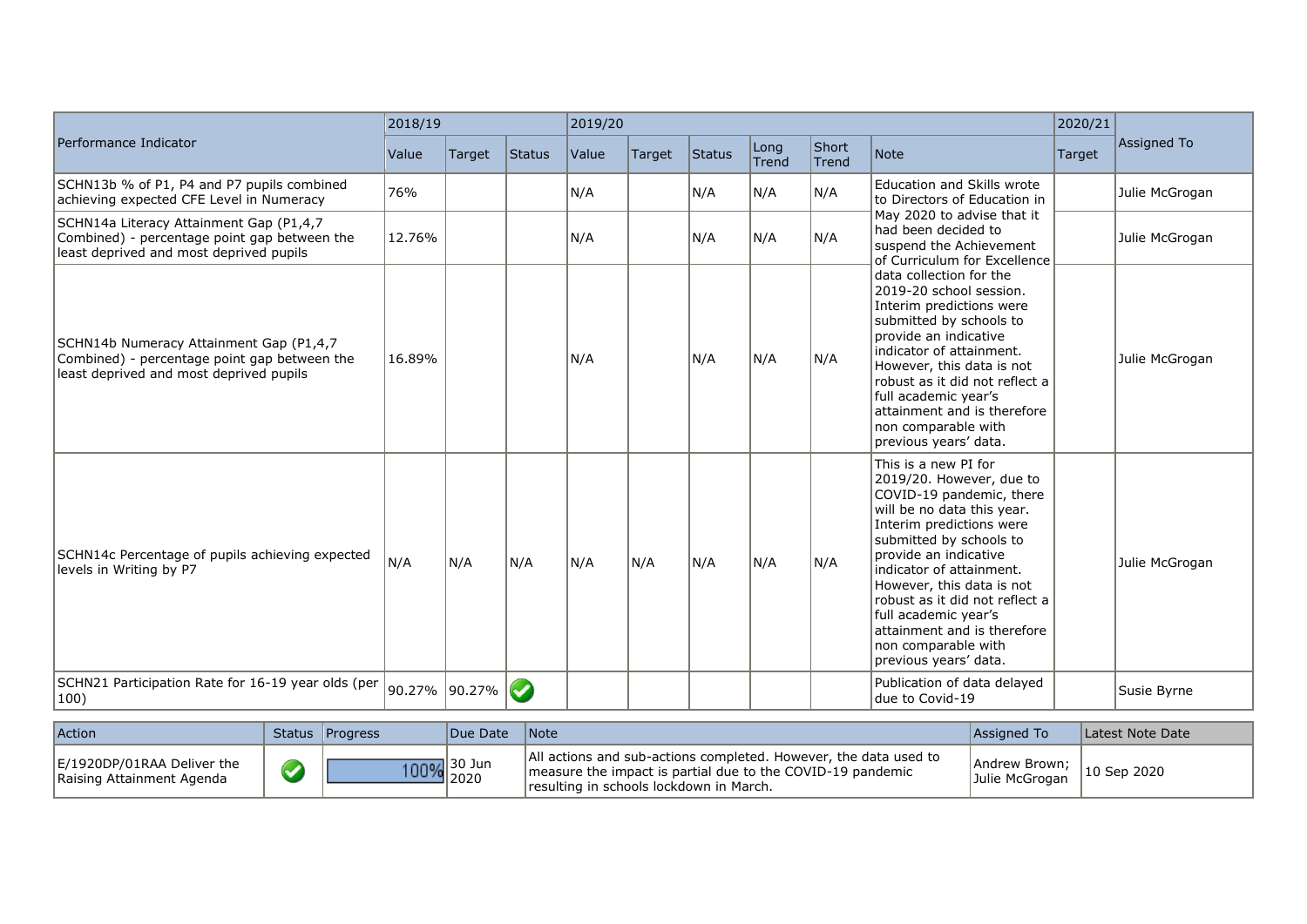| Action                                                                | Status Progress | Due Date             | $\blacksquare$ Note                                                                                                                                                                                                                                 | Assigned To    | Latest Note Date |
|-----------------------------------------------------------------------|-----------------|----------------------|-----------------------------------------------------------------------------------------------------------------------------------------------------------------------------------------------------------------------------------------------------|----------------|------------------|
| E/1920DP/03NAG Narrow the<br><b>Poverty Related Attainment Gap</b>    |                 | $\frac{100\%}{2020}$ | All actions and sub-actions completed. However, the data used to<br>measure the impact is partial due to the COVID-19 pandemic<br>resulting in schools lockdown in March.                                                                           | Julie McGrogan | 10 Sep 2020      |
| E/1920DP/04DYW Deliver the<br>Scotland's Young Workforce<br>Programme | 770/2           | 30 Jun<br>2020       | As a result of the COVID-19 pandemic, challenges were faced for<br>young people attending placements for Foundation Apprenticeships,<br>and for the engagement programme with local businesses. This has<br>been carried over into session 2020/21. | Andrew Brown   | 103 Nov 2020     |

| <b>Risk</b>                                                 | <b>Current Risk</b><br><b>Matrix</b> | Date<br>Reviewed | Latest Note                                                                                                                                                                                                                                                                                                                                                                          | Latest Note<br>Author     | Latest Note<br>Date | Target Risk Matrix Assigned To |                             |
|-------------------------------------------------------------|--------------------------------------|------------------|--------------------------------------------------------------------------------------------------------------------------------------------------------------------------------------------------------------------------------------------------------------------------------------------------------------------------------------------------------------------------------------|---------------------------|---------------------|--------------------------------|-----------------------------|
| EDR/2019/01 Deliver the Raising<br>Attainment Agenda        | ikelihood<br>Impact                  | 10 Sep<br>2020   | Metrics based outcomes for the attainment agenda<br>are being reviewed nationally and locally to evaluate<br>the impact of the COVID-19 pandemic. However, we<br>are committed to a strengths based model. We await<br>national guidance regarding ACEL and the National<br>Qualifications . It is expected that national data<br>collection of ACEL will be conducted in June 2021. | Lynn<br>Henderson         | 10 Sep 2020         | kelihood<br>Impact             | Julie McGrogan              |
| EDR/2019/03 Narrow the Poverty<br>Related Attainment Gap    | ikelihood<br>Impact                  | 03 Aug<br>2020   | Continual focus on details of attainment of<br>individuals and cohorts at schools and authority level<br>ensures appropriate interventions are in place to<br>narrow the poverty related gap.                                                                                                                                                                                        | Alan Munro                | 03 Aug 2020         | elihoo<br>Impact               | Claire Cusick               |
| EDR/2019/04 Deliver Scotland's<br>Young Workforce Programme | ikelihood<br>Impact                  | 03 Nov<br>2020   | As a result of the COVID-19 pandemic, challenges<br>were faced for young people attending placements<br>for Foundation Apprenticeships, and for the<br>engagement programme with local businesses. This<br>has been carried over into session 2020/21.                                                                                                                               | Andrew Brown 103 Nov 2020 |                     | .<br>''<br>Impact              | David Byars;<br>Susie Byrne |

2. Supported individuals, families and carers living independently and with dignity

#### Ob Enhanced life chances

 $\bullet$ 

|                       | 2018/19 |        |        | 2019/20 |                      |               |               |                |      | 2020/21       |             |
|-----------------------|---------|--------|--------|---------|----------------------|---------------|---------------|----------------|------|---------------|-------------|
| Performance Indicator | Value   | Target | Status | Value   | <i><b>Target</b></i> | <b>Status</b> | Long<br>Trend | Short<br>Trend | Note | <b>Target</b> | Assigned To |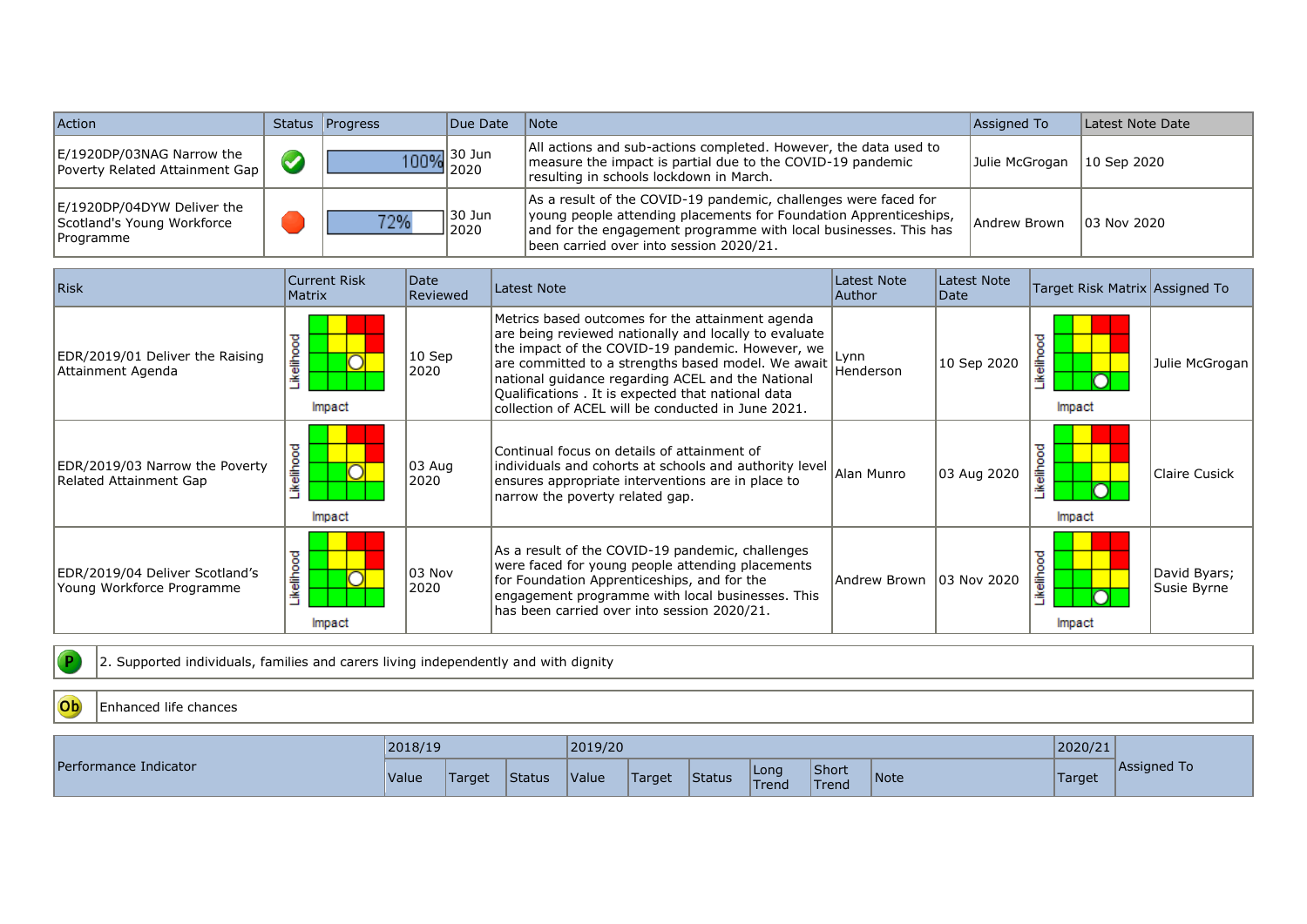|                                                                                                | 2018/19 |        |               | 2019/20             |               |        |                      |                |                                                                            | 2020/21 |                |
|------------------------------------------------------------------------------------------------|---------|--------|---------------|---------------------|---------------|--------|----------------------|----------------|----------------------------------------------------------------------------|---------|----------------|
| Performance Indicator                                                                          | Value   | Target | <b>Status</b> | <i><b>Value</b></i> | <b>Target</b> | Status | Long<br><b>Trend</b> | Short<br>Trend | Note                                                                       | Target  | Assigned To    |
| SCHN18 % of funded Early Years Provision which is $ 77.42\% 77.42\% $<br>graded good or better |         |        |               | 86.5%               | $177.42\%$    |        |                      |                | Based on 38 ELCs open in<br>19/20, 33 graded good or<br>above and 5 below. | 186.5%  | Kathy Morrison |

| Action                                                                    | Status Progress | Due Date                            | <i>Note</i>                                 | Assigned To   | Latest Note Date |
|---------------------------------------------------------------------------|-----------------|-------------------------------------|---------------------------------------------|---------------|------------------|
| E/1920DP/05GIR Develop,<br>Review and Improve GIRFEC<br><b>IProcesses</b> |                 | $\frac{100\%}{2000}$ 30 Jun<br>2020 | Action and associated milestones completed. | Claire Cusick | 30 Jun 2020      |

| Risk                                                          | Current Risk<br><b>Matrix</b>               | Date<br>Reviewed | Latest Note                                                                                                                                          | Latest Note<br> Author | Latest Note<br>Date | Target Risk Matrix Assigned To   |               |
|---------------------------------------------------------------|---------------------------------------------|------------------|------------------------------------------------------------------------------------------------------------------------------------------------------|------------------------|---------------------|----------------------------------|---------------|
| EDR/2019/05 Develop, Review and  <br>Improve GIRFEC Processes | eliho<br>$\overline{\phantom{a}}$<br>Impact |                  | Delayed due to publication of guidance from Scottish  <br>31 Jan 2020 Government, and bringing work into line with our<br>lown Care and ASN reviews. | Claire Cusick          | 03 Nov 2020         | ≖<br>۰<br>$\circ$<br>毒<br>Impact | Claire Cusick |

#### Ob Improved wellbeing

| Action                                                                          | Status Progress | Due Date       | Note                                                                                                                                                                                                                                                                                                                                                                                               | Assigned To   | Latest Note Date |
|---------------------------------------------------------------------------------|-----------------|----------------|----------------------------------------------------------------------------------------------------------------------------------------------------------------------------------------------------------------------------------------------------------------------------------------------------------------------------------------------------------------------------------------------------|---------------|------------------|
| E/1920DP/06HWB Deliver<br>Improvement in Young People's<br>Health and Wellbeing | 88%             | 30 Jun<br>2020 | As a result of the COVID-19 pandemic, most of the face to face work<br>with young people relating to health and wellbeing ceased, with the<br>notable exception of work that took place for our most vulnerable in<br>our support hubs throughout the lockdown. This action has been<br>carried forward into sessions 2020/21 and re-scoped as a result of<br>the ongoing affects of the pandemic. | Claire Cusick | 03 Nov 2020      |
| E/1920DP/07PES Development<br>of Parental Engagement<br> Strategy               | 70%             | 30 Jun<br>2020 | As a result of the COVID-19 pandemic, engagement with parents<br>changed in focus. This action has been carried forward into session<br>2020/21.                                                                                                                                                                                                                                                   | Claire Cusick | 03 Nov 2020      |

| <b>Risk</b> | <b>Current Risk</b><br>Matrix | Date<br>Reviewed | Latest Note | Latest Note<br>Author | Latest Note<br>Date | <b>Target Risk Matrix Assigned To</b> |  |
|-------------|-------------------------------|------------------|-------------|-----------------------|---------------------|---------------------------------------|--|
|-------------|-------------------------------|------------------|-------------|-----------------------|---------------------|---------------------------------------|--|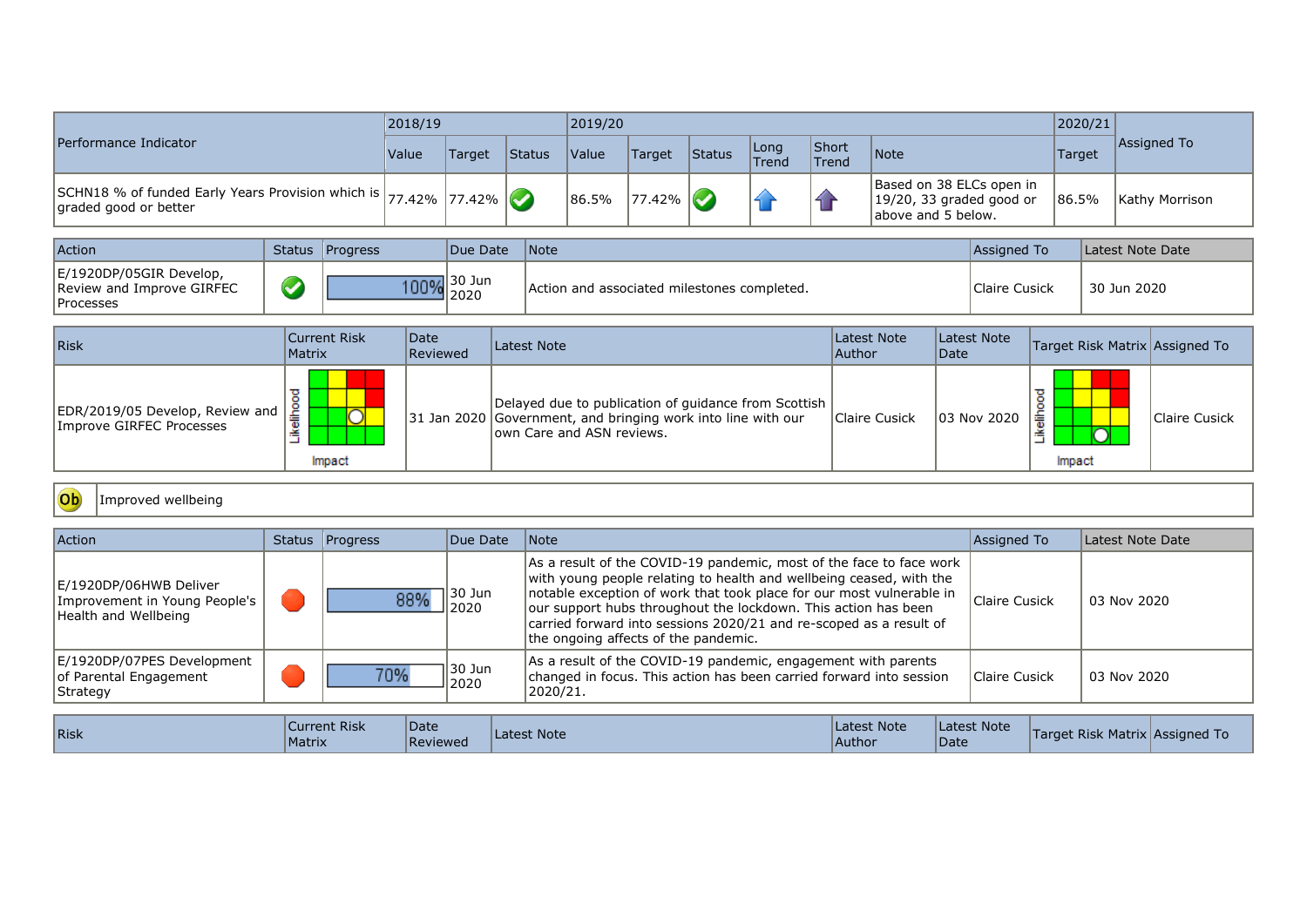| <b>Risk</b>                                                                  | Current Risk<br>Matrix | Date<br><b>Reviewed</b> | Latest Note                                                                                                                                             | Latest Note<br> Author | Latest Note<br> Date | Target Risk Matrix Assigned To |               |
|------------------------------------------------------------------------------|------------------------|-------------------------|---------------------------------------------------------------------------------------------------------------------------------------------------------|------------------------|----------------------|--------------------------------|---------------|
| EDR/2019/06 Deliver Improvement<br>in Young People's Health and<br>Wellbeing | ikelihood<br>Impact    | 03 Aug<br>2020          | Focus post COVID on supporting emotional health<br>and wellbeing is in place and work planned with a<br>range of multi-agency partners to support this. | Alan Munro             | 03 Aug 2020          | ᠊ᠣ<br>흛<br>≚<br>Impact         | Claire Cusick |
| EDR/2019/07 Implement the<br>Parental Engagement Strategy                    | ikelihood<br>Impact    | 03 Aug<br>2020          | The strategy will continue to be implemented and<br>adapted to identify and support our most vulnerable<br>familes as a result of COVID.                | Alan Munro             | 03 Aug 2020          | ᠊ᠣ<br>ō<br>흫<br>Impact         | Susan Gray    |

3. Meaningful engagement with active, empowered and informed citizens who feel safe and engaged

#### Ob Strong and active communities

 $\bullet$ 

| <b>Action</b>                                                         | Status Progress | Due Date                  | <b>Note</b>                                                                                                                                                                                                                                                                                                                                                                              | Assigned To    | Latest Note Date |
|-----------------------------------------------------------------------|-----------------|---------------------------|------------------------------------------------------------------------------------------------------------------------------------------------------------------------------------------------------------------------------------------------------------------------------------------------------------------------------------------------------------------------------------------|----------------|------------------|
| E/1920DP/08ATS Develop and<br>Promote Approaches to<br>Sustainability |                 | $\frac{100\%}{2020}$ 2020 | Working group produced draft policy guidance and curriculum<br>materials. Pupil conference focussing on the Global Goals in the<br>context of Upstream Battle focussing on plastic pollution. Pupil<br>Upstream Battle Ambassadors established in every school. Action<br>planning led by pupils in conjunction with headteachers was planned<br>for May but was cancelled due to COVID. | Julie McGrogan | 11 Sep 2020      |

| Risk                                                                             | Current Risk<br>Matrix | Date<br>Reviewed   | Latest Note                                                                                                                                                                                                                                                             | Latest Note<br> Author    | Latest Note<br>Date | Target Risk Matrix Assigned To |                |
|----------------------------------------------------------------------------------|------------------------|--------------------|-------------------------------------------------------------------------------------------------------------------------------------------------------------------------------------------------------------------------------------------------------------------------|---------------------------|---------------------|--------------------------------|----------------|
| $ EDR/2019/08$ Develop and Promote $\frac{8}{5}$<br>Approaches to Sustainability | i⊌<br>Impact           | $ 03 $ Nov<br>2020 | As a result of the COVID-19 pandemic, most of the<br>face to face work with young people relating to<br>sustainability moved online. This action has been<br>carried forward into sessions 2020/21 and re-scoped<br>as a result of the ongoing affects of the pandemic. | Andrew Brown 103 Nov 2020 |                     | l主<br>Impact                   | Julie McGrogan |

P

4. Open, accountable and accessible local government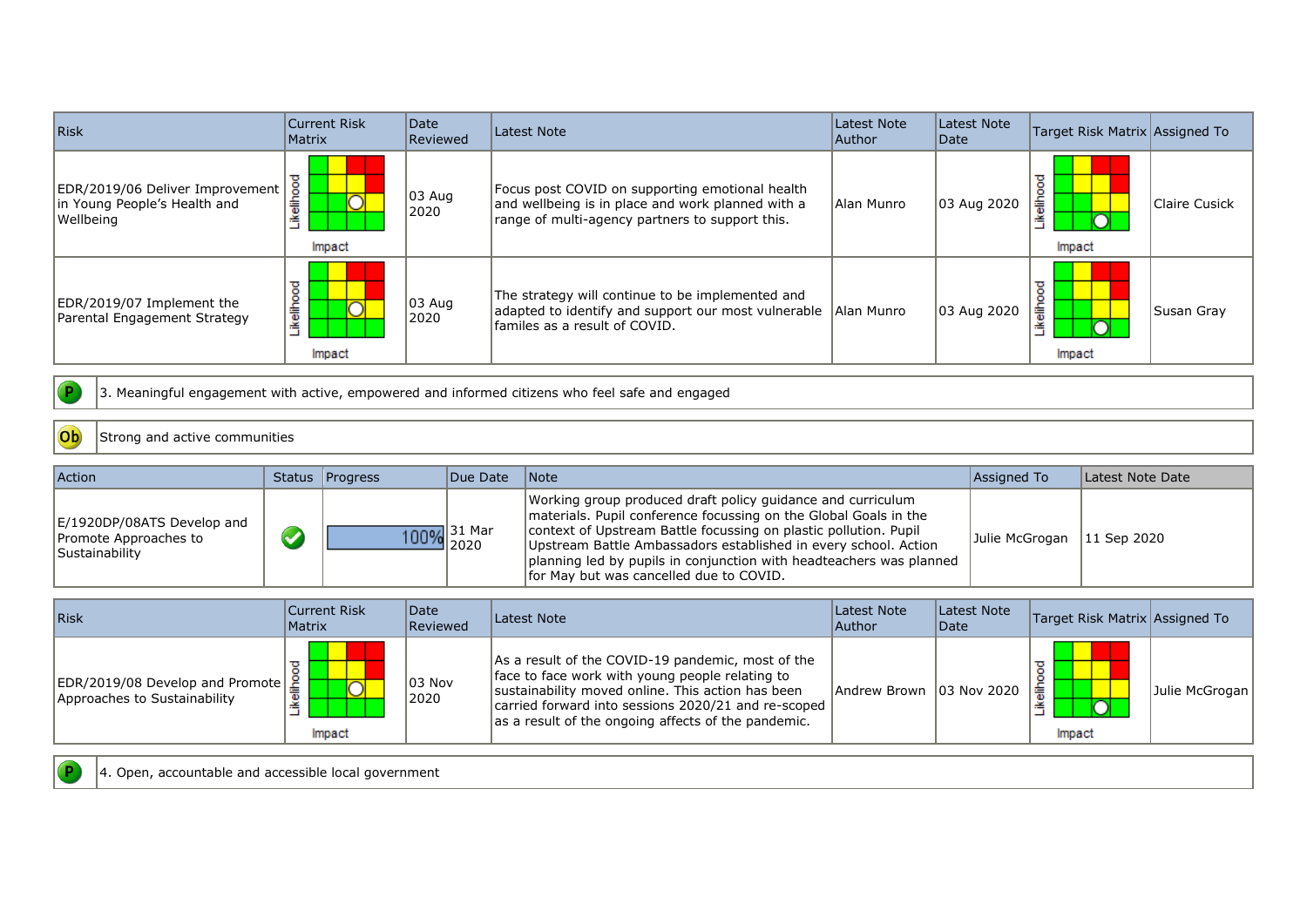#### Equity of access for all residents Ob

| Action                                                                    | Status Progress | Due Date        | Note                                                                                                                            | Assigned To   | Latest Note Date |
|---------------------------------------------------------------------------|-----------------|-----------------|---------------------------------------------------------------------------------------------------------------------------------|---------------|------------------|
| E/1920DP/09EAO Ensure<br>Equitable Access To Educational<br>Opportunities |                 | 100% 30 Jun     | Action and associated milestones completed.                                                                                     | Claire Cusick | 30 Jun 2020      |
| E/1920DP/10API Analysis and<br>Publication of Performance<br>Information  | 83%             | ⊺31 Mar<br>2020 | Delay to the publication and subsequent analysis of establishment<br>Standards and Quality Reports due to the COVID-19 pandemic | Andrew Brown  | 03 Nov 2020      |

| Risk                                                                  | <b>Current Risk</b><br>Matrix | Date<br>Reviewed | Latest Note                                                                                                                                                                                           | Latest Note<br>Author     | Latest Note<br> Date | Target Risk Matrix Assigned To |               |
|-----------------------------------------------------------------------|-------------------------------|------------------|-------------------------------------------------------------------------------------------------------------------------------------------------------------------------------------------------------|---------------------------|----------------------|--------------------------------|---------------|
| EDR/2019/09 Ensure Equitable<br>Access to Educational Opportunities   | ikelihood<br>Impact           | 103 Aug<br>2020  | Plans and liaison with establishments continues to<br>focus on ensuring all children and young people have<br>equitable access to education, in particular those<br>who are vulnerable and shielding. | Alan Munro                | 03 Aug 2020          | ≖<br>흛<br>≚<br>Impact          | Claire Cusick |
| EDR/2019/10 Analysis and<br>Publication of Performance<br>Information | kelihood<br>Impact            | 103 Nov<br>2020  | NIF Plan and Report published. Analysis of<br>establishment Standards and Quality Reports<br>delayed due to COVID-19.                                                                                 | Andrew Brown 103 Nov 2020 |                      | ≖<br>۰<br>틂<br>≚<br>Impact     | Andrew Brown  |

 $\sqrt{P}$ 5. Efficient and effective frontline services that improve the everyday lives of residents

| Ob<br>A committed and skilled workforce                               |               |                             |                   |                                                                                                                                                                  |                        |                            |               |                                |  |  |  |
|-----------------------------------------------------------------------|---------------|-----------------------------|-------------------|------------------------------------------------------------------------------------------------------------------------------------------------------------------|------------------------|----------------------------|---------------|--------------------------------|--|--|--|
| <b>Action</b>                                                         |               | Status Progress             | <b>IDue Date</b>  | <i>Note</i>                                                                                                                                                      |                        |                            | Assigned To   | Latest Note Date               |  |  |  |
| E/1920DP/14PDS Deliver<br>Professional Development for<br>the Service |               | 93%                         | 1 30 Jun<br>ᅴ2020 | Due to the COVID-19 pandemic, face to face professional<br>development paused, so some development opportunities have been<br>carried over into session 2020/21. |                        |                            | Claire Cusick |                                |  |  |  |
| Risk                                                                  | <b>Matrix</b> | Date<br><b>Current Risk</b> | Reviewed          | Latest Note                                                                                                                                                      | Latest Note<br> Author | Latest Note<br><b>Date</b> |               | Target Risk Matrix Assigned To |  |  |  |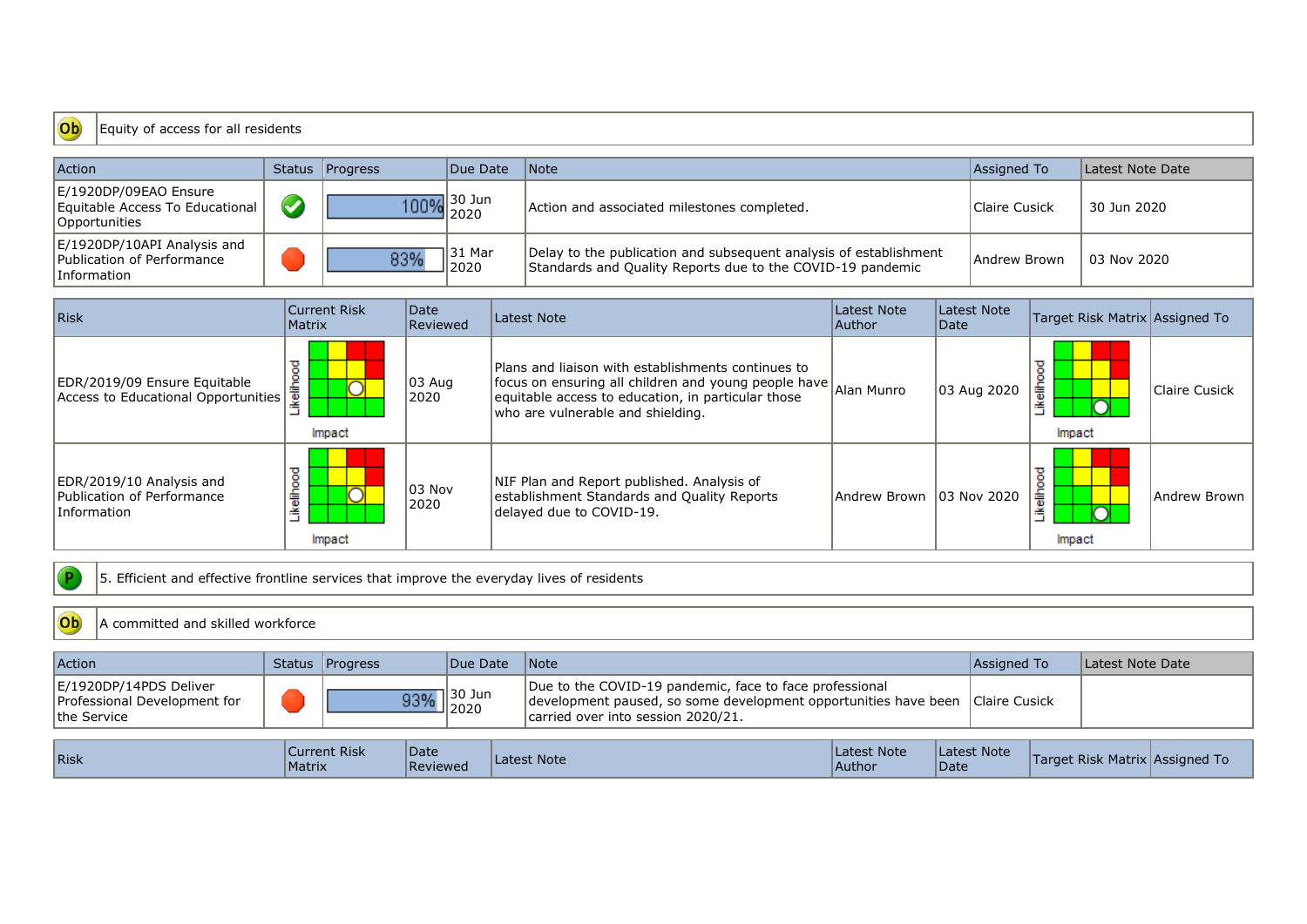| Risk                                                            | Current Risk<br><b>Matrix</b> | Date<br>Reviewed           | Latest Note                                                                                                                                                          | Latest Note<br> Author | Latest Note<br>Date | Target Risk Matrix Assigned To |               |
|-----------------------------------------------------------------|-------------------------------|----------------------------|----------------------------------------------------------------------------------------------------------------------------------------------------------------------|------------------------|---------------------|--------------------------------|---------------|
| EDR/2019/14 Deliver Professional<br>Development for the Service | 흛<br>≝<br>_<br>Impact         | $ 03 \text{ Aug} $<br>2020 | The programme for professional learning has been<br>adapted to reflect the COVID situation and delivered<br>remotely. We await SG guidance for one linked<br>action. | Alan Munro             | 03 Aug 2020         | l主<br>Impact                   | Claire Cusick |

Ob A continuously improving Council delivering best value

| <b>Action</b>                                                             |                      | Status   Progress | Due Date        | Note                                                                                                                                                                                                                                                                                                                                                                                                                                                                   | Assigned To          | Latest Note Date |
|---------------------------------------------------------------------------|----------------------|-------------------|-----------------|------------------------------------------------------------------------------------------------------------------------------------------------------------------------------------------------------------------------------------------------------------------------------------------------------------------------------------------------------------------------------------------------------------------------------------------------------------------------|----------------------|------------------|
| E/1920DP/11EYS Deliver the<br>Early Years Strategy                        | $\blacktriangledown$ |                   | 100% 28 Aug     | Early Years Strategy has been implemented successfully. Plan in<br>place to complete all building work which was on target for August<br>2020 which would have guaranteed the ELC entitlement for all 3 and<br>4 year olds and eligible 2 year olds. This has been revised to take<br>account of COVID-19 delays to the building programme. The<br>rephased plan is well underway with two projects completed this<br>month and 3 due for completion by December 2020. | Kathy Morrison       | 11 Sep 2020      |
| E/1920DP/13SEI Deliver<br>Service-Wide Self-Evaluation<br>and Improvement | $\blacktriangledown$ | 100% 30 Jun       |                 | Implementation of year 3 of School Improvement Framework to<br>evaluate the quality of provision focussing on the core Quality<br>Indicators from How Good is Our School 4.                                                                                                                                                                                                                                                                                            | Julie McGrogan       | 11 Sep 2020      |
| E/1920DP/15SMP Deliver<br>Service Modernisation<br><b>Programme</b>       |                      | 69%               | 101 Aug<br>2020 | Work on the rollout of ParentPay was re-scoped as a result of the<br>COVID-19 pandemic.                                                                                                                                                                                                                                                                                                                                                                                | <b>JAndrew Brown</b> | 03 Nov 2020      |

| Risk                                             | Current Risk<br>Matrix      | <i><b>Date</b></i><br>Reviewed | Latest Note                                                                                                                                                                                                                                                                                                                                                                                                                                                                                                                              | Latest Note<br> Author   | Latest Note<br>Date | Target Risk Matrix Assigned To |                |
|--------------------------------------------------|-----------------------------|--------------------------------|------------------------------------------------------------------------------------------------------------------------------------------------------------------------------------------------------------------------------------------------------------------------------------------------------------------------------------------------------------------------------------------------------------------------------------------------------------------------------------------------------------------------------------------|--------------------------|---------------------|--------------------------------|----------------|
| EDR/2019/11 Deliver the Early<br> Years Strategy | τ<br>$\circ$<br>흛<br>Impact | $11$ Sep<br>2020               | Plans are in place to mitigate risk of the impact of<br>the ELC closure due to COVID-19. The<br>implementation plan has been revised to take<br>account of the funding flexibility and timescales for<br>completion of building projects. The Scottish<br>Government has asked Councils to provide 600<br>Thours. A new date will be set for 1140 hours.<br>Council's will have a six month lead-in period. As of<br>September 2020, 75% of children are in receipt of<br>1140 hours which changes week to week as projects<br>complete. | Lynn<br><b>Henderson</b> | 11 Sep 2020         | 올<br>Impact                    | Kathy Morrison |